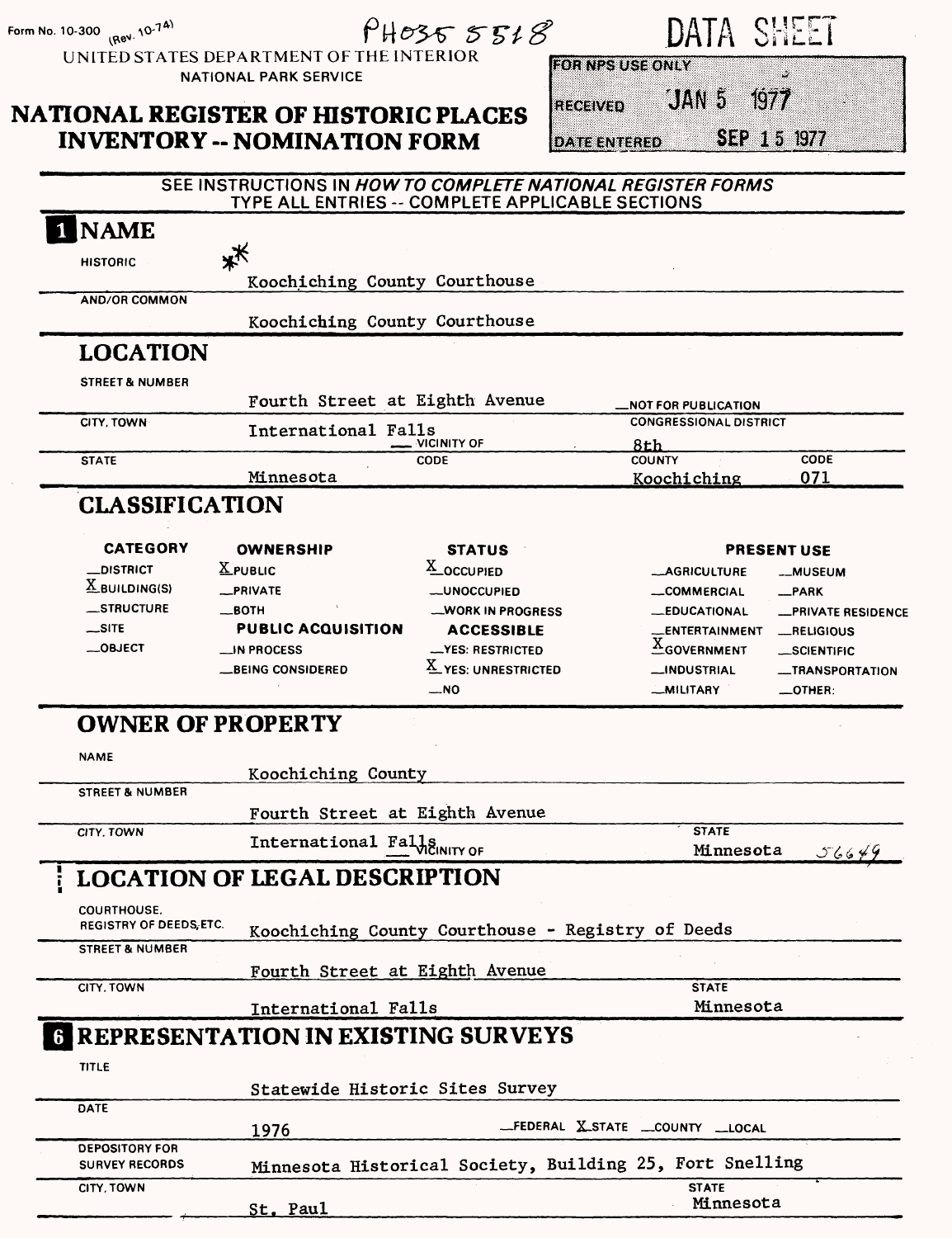### **ZDESCRIPTION**

|                    | <b>CONDITION</b>      | <b>CHECK ONE</b> | <b>CHECK ONE</b>                     |      |
|--------------------|-----------------------|------------------|--------------------------------------|------|
| <b>X_EXCELLENT</b> | <b>__DETERIORATED</b> | XUNALTERED       | $\underline{\text{X}}$ ORIGINAL SITE |      |
| $\equiv$ GOOD      | __RUINS               | _ALTERED         | __MOVED                              | DATE |
| __FAIR_            | <b>LUNEXPOSED</b>     |                  |                                      |      |

DESCRIBE THE PRESENT AND ORIGINAL (IF KNOWN) PHYSICAL APPEARANCE

The Koochiching County Courthouse is a three story structure with a central dome cupola. The first floor of the building is built of limestone with a rusticated finish. The blocks are are laid in courses. The second and third floors are built of red brick. Stone belt courses emphasize the division between the floors. Third floor corners are articulated by brick quoins.

The projecting cornice is embellished with modillions. A brick parapet rests above the cornice and is capped by a stone coping.

The front or north facade of the building has three projecting pavilions and two recesses. The central pavilion forms the entry. This entry, which is two stories in height, is flanked by pilasters with doric capitals which support a broken segmental arched pediment. The third floor of this central pavilion is a recessed logia with a balustrade and flanking columns. The pavilion has a full pediment at the cornice.

The south facade of the building has a single central pavilion, the third floor of which has a Palladian window. The east and west facades have central pavilions. The latter three facades have little decoration.

The central domed cupola has four identical facades. Each facade has a tripartite colonnade. Each corner is adorned with an acroterion. Each facade has a dormer with porthole-type window.

County offices are located on the first and second floors. The district court room, jury room, judges chambers, and law library are located on the third floor. There is a circular mezzanine in the center of the third floor which complements the circular muraled dome directly above.

The interior is notable for the brass fixtures at the stairs and for some rather simple stenciling on the plaster walls.

The dome has four murals, each of which represents a portion of the county's history. They portray the original waterfalls at the townsite; the first white settler, Alexander Baker, and his cabin; a steamboat on Rainy River; and a sleigh of logs which represents the early lumbering in the county. The oculus in the dome has been sealed.

Construction of the courthouse was begun in 1909 and was completed the following year.

An addition was made to the courthouse in 1975 and 1976 immediately to the east. The addition is two stories in height and maintains the same elevations as the original courthouse. Similar brick was used for the facing and the stone belt courses on the original building are continued in the addition. Quoins are at each of the corners. The addition is connected to the courthouse by a concourse at the first and second stories. The linkage does not detract from the original design features and massing of the courthouse itself.

Both the courthouse, the new addition, and the surrounding grounds are excellently maintained.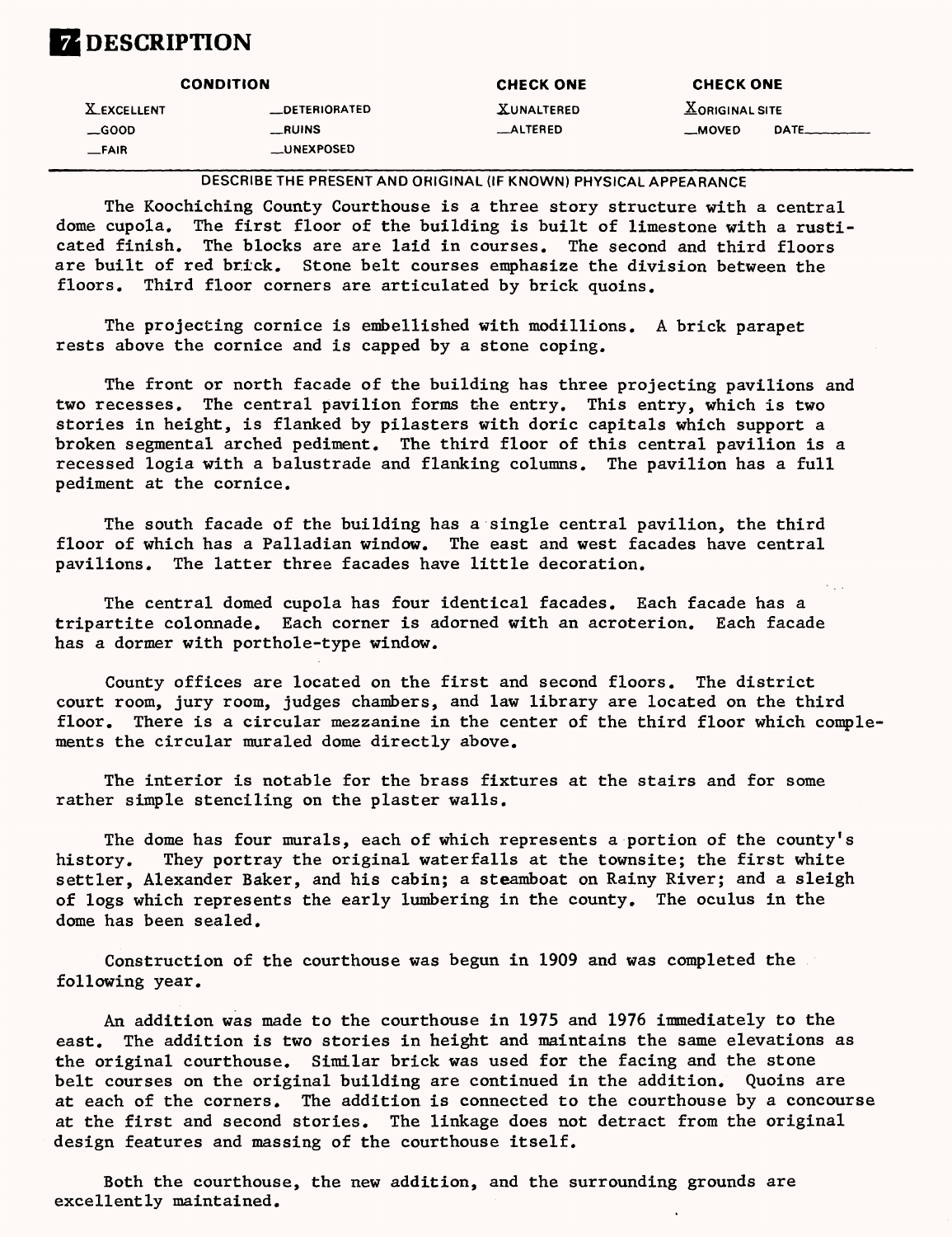## **0] SIGNIFICANCE**

Ï

| <b>PERIOD</b>                                                                                                    |                                                                                                                                                          | AREAS OF SIGNIFICANCE -- CHECK AND JUSTIFY BELOW                                                                                                                 |                                                                                                                                            |                                                                                                                                       |
|------------------------------------------------------------------------------------------------------------------|----------------------------------------------------------------------------------------------------------------------------------------------------------|------------------------------------------------------------------------------------------------------------------------------------------------------------------|--------------------------------------------------------------------------------------------------------------------------------------------|---------------------------------------------------------------------------------------------------------------------------------------|
| <b>_PREHISTORIC</b><br>$-1400-1499$<br>$-1500-1599$<br>$-1600-1699$<br>$-1700-1799$<br>$-1800 - 1899$<br>X_1900- | <b>_ARCHEOLOGY-PREHISTORIC</b><br><b>_ARCHEOLOGY-HISTORIC</b><br><b>_AGRICULTURE</b><br><b>XARCHITECTURE</b><br>$X_{ART}$<br>_COMMERCE<br>COMMUNICATIONS | COMMUNITY PLANNING<br><b>CONSERVATION</b><br>__ECONOMICS<br>$LEDUCA$ $T10N$<br>__ENGINEERING<br>__EXPLORATION/SETTLEMENT<br><b>LINDUSTRY</b><br>$\Box$ INVENTION | <b>LANDSCAPE ARCHITECTURE</b><br>$-LAW$<br><b>LITERATURE</b><br><b>MILITARY</b><br>$-MUSIC$<br><b>MPHILOSOPHY</b><br>EPOLITICS/GOVERNMENT_ | RELIGION<br>$\equiv$ SCIENCE<br>_SCULPTURE<br>_SOCIAL/HUMANITARIAN<br><b>__THEATER</b><br><b>__TRANSPORTATION</b><br>_OTHER (SPECIFY) |
| <b>SPECIFIC DATES</b>                                                                                            | 1909-10                                                                                                                                                  | <b>BUILDER/ARCHITECT</b>                                                                                                                                         | C.E. Bell                                                                                                                                  |                                                                                                                                       |

#### STATEMENT OF SIGNIFICANCE

The Koochiching County Courthouse was constructed in 1909-1910 according to designs by the architect, C.E. Bell, of Minneapolis. The building is an interesting example of the Renaissance and Neo-classic influence on the design of public buildings in the early twentieth century. The murals in the dome were painted by E. Sonderberg under contract to O.J. Oyen. Both men were from LaCrosse, Wisconsin. The murals are a local recognition of the county's heritage. Together the building and murals are a significant expression of regional art and architecture.

The courthouse has been the seat of county government since the building's completion. As such the building has been a part of the life of each of the county's citizens.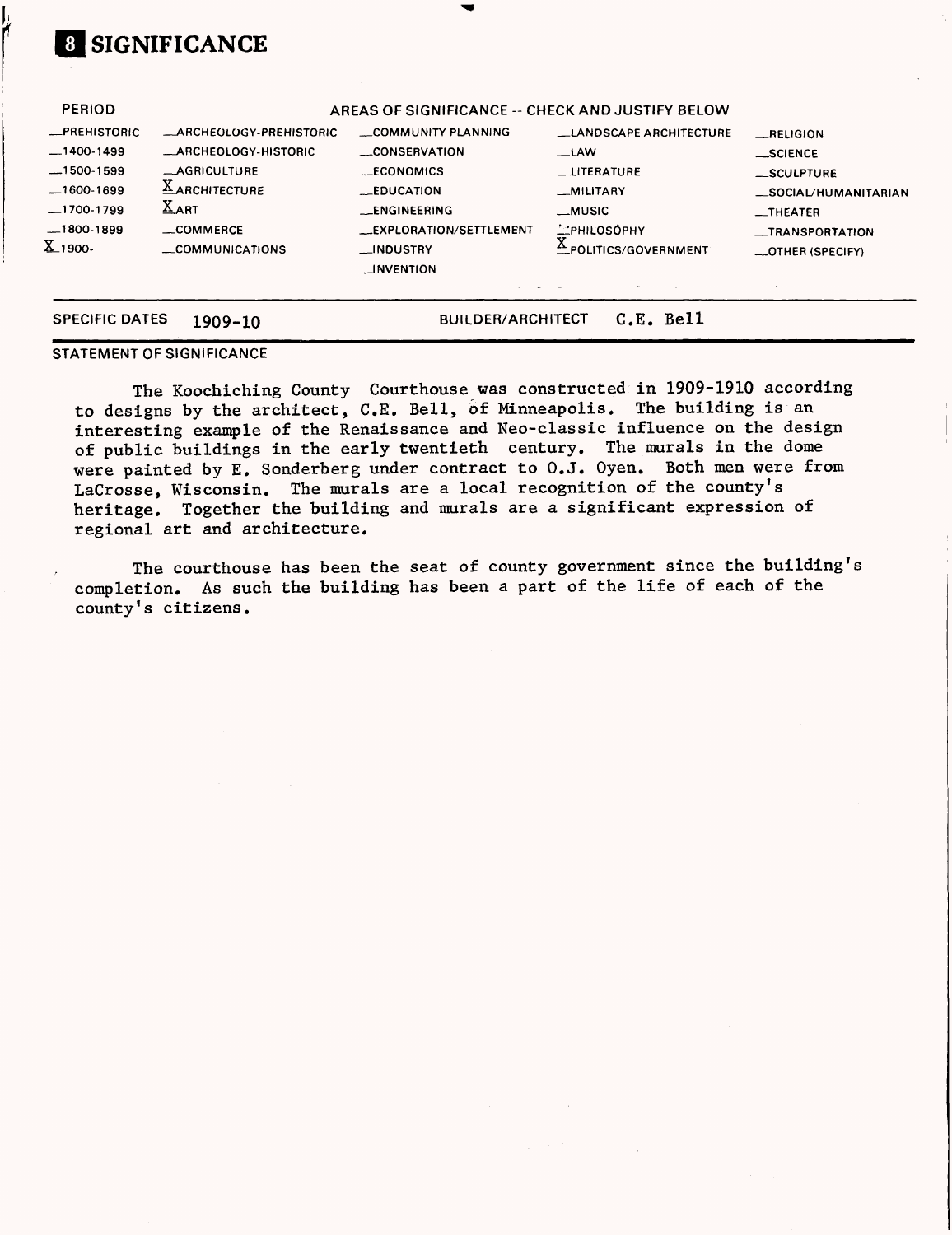# **Q MAJOR BIBLIOGRAPHICAL REFERENCES**

Ĺ

Files of the Koochiching County Historical Society.

| <b>IOGEOGRAPHICAL DATA</b>                                                                                                                                                                                                                                                                                                        | less than 1                             |                       |                                                                  |                 |
|-----------------------------------------------------------------------------------------------------------------------------------------------------------------------------------------------------------------------------------------------------------------------------------------------------------------------------------|-----------------------------------------|-----------------------|------------------------------------------------------------------|-----------------|
| <b>ACREAGE OF NOMINATED PROPERTY</b><br>UTM REFERENCES                                                                                                                                                                                                                                                                            |                                         |                       |                                                                  |                 |
| 416, 917, 4, 01<br> 1, 5 <br><b>EASTING</b><br><b>ZONE</b><br>С<br><b>VERBAL BOUNDARY DESCRIPTION</b>                                                                                                                                                                                                                             | 5, 3[ 8, 3] 0, 0, 0 <br><b>NORTHING</b> | в<br><b>ZONE</b><br>D | <b>EASTING</b>                                                   | <b>NORTHING</b> |
| Located on a block in International Falls bounded by Sixth and Eighth Avenues<br>and Fourth and Fifth Streets                                                                                                                                                                                                                     |                                         |                       |                                                                  |                 |
|                                                                                                                                                                                                                                                                                                                                   |                                         |                       |                                                                  |                 |
| LIST ALL STATES AND COUNTIES FOR PROPERTIES OVERLAPPING STATE OR COUNTY BOUNDARIES                                                                                                                                                                                                                                                |                                         |                       |                                                                  |                 |
| <b>STATE</b>                                                                                                                                                                                                                                                                                                                      | CODE                                    | <b>COUNTY</b>         |                                                                  | <b>CODE</b>     |
| <b>STATE</b>                                                                                                                                                                                                                                                                                                                      | <b>CODE</b>                             | <b>COUNTY</b>         |                                                                  | <b>CODE</b>     |
| <b>FORM PREPARED BY</b><br><b>NAME / TITLE</b><br>Charles Skrief, State Historic Preservation Office<br><b>ORGANIZATION</b>                                                                                                                                                                                                       |                                         |                       | DATE                                                             |                 |
| Minnesota Historical Society<br><b>STREET &amp; NUMBER</b><br>Building 25, Fort Snelling<br><b>CITY OR TOWN</b>                                                                                                                                                                                                                   |                                         |                       | <b>TELEPHONE</b><br>612-726-1171<br><b>STATE</b>                 | 9 November 1976 |
| St. Paul                                                                                                                                                                                                                                                                                                                          |                                         |                       | Minnesota                                                        |                 |
| <b>INSTATE HISTORIC PRESERVATION OFFICER CERTIFICATION</b>                                                                                                                                                                                                                                                                        |                                         |                       | THE EVALUATED SIGNIFICANCE OF THIS PROPERTY WITHIN THE STATE IS: |                 |
| NATIONAL <sub>-</sub>                                                                                                                                                                                                                                                                                                             |                                         | STATE $X \rightarrow$ | LOCAL                                                            |                 |
| As the designated State Historic Preservation Officer for the National Historic Preservation Act of 1966 (Public Law 89-665). I<br>hereby nominate this property for inclusion in the National Register and certify that it has beep pvaluated according to the<br>criteria and procedures set forth by the National Park Service |                                         |                       |                                                                  |                 |
| STATE HISTORIC PRESERVATION OFFICER SIGNATURE<br>Russell W. Fridley                                                                                                                                                                                                                                                               |                                         |                       |                                                                  |                 |
| <b>TITLE</b><br>State Historic Preservation Officer<br><b>FOR NPS USE ONLY</b><br>I HEREBY CERTIFY THAT THIS PROPERTY IS INCLUDED IN THE NATIONAL REGISTER                                                                                                                                                                        |                                         |                       | <b>DATE</b>                                                      |                 |
|                                                                                                                                                                                                                                                                                                                                   |                                         |                       | DATE                                                             |                 |